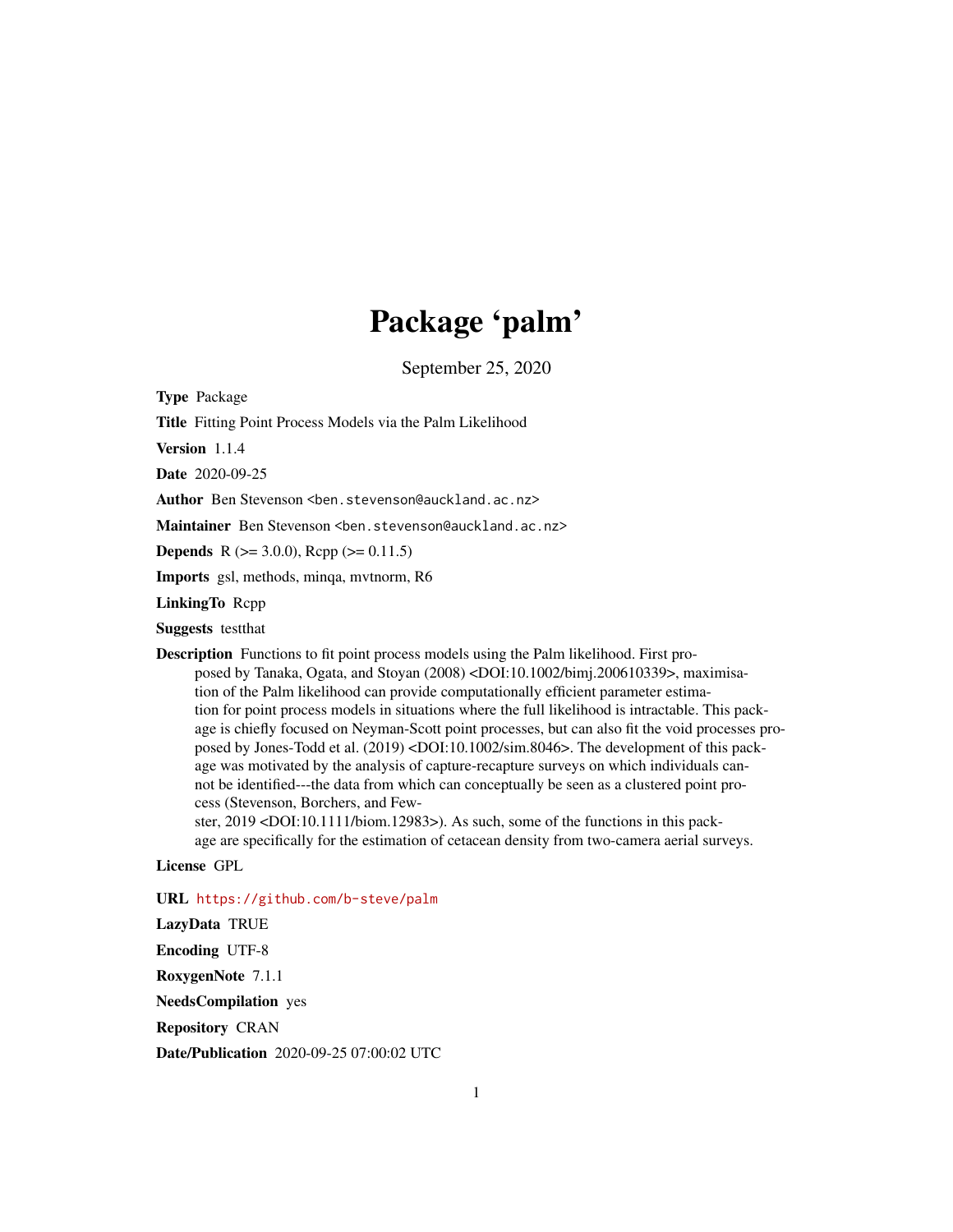# <span id="page-1-0"></span>R topics documented:

|  |  | 3              |
|--|--|----------------|
|  |  | $\overline{4}$ |
|  |  | 5              |
|  |  | 5              |
|  |  | 5              |
|  |  | 6              |
|  |  | - 8            |
|  |  |                |
|  |  |                |
|  |  |                |
|  |  |                |
|  |  |                |
|  |  |                |
|  |  |                |
|  |  |                |
|  |  |                |

#### **Index** 2008 **[19](#page-18-0)99**

<span id="page-1-1"></span>boot.palm *Bootstrapping for fitted models*

# Description

Carries out a parametric bootstrap procedure for models fitted using the palm package.

# Usage

boot.palm(fit, N, prog = TRUE)

# Arguments

| fit  | A fitted object.                                            |
|------|-------------------------------------------------------------|
| и    | The number of bootstrap resamples.                          |
| prog | Logical, if TRUE, a progress bar is printed to the console. |

# Value

The original model object containing additional information from the bootstrap procedure. These are accessed by functions such as [summary.palm](#page-17-1) and [confint.palm.](#page-3-1) The bootstrap parameter estimates can be found in the boots component of the returned object.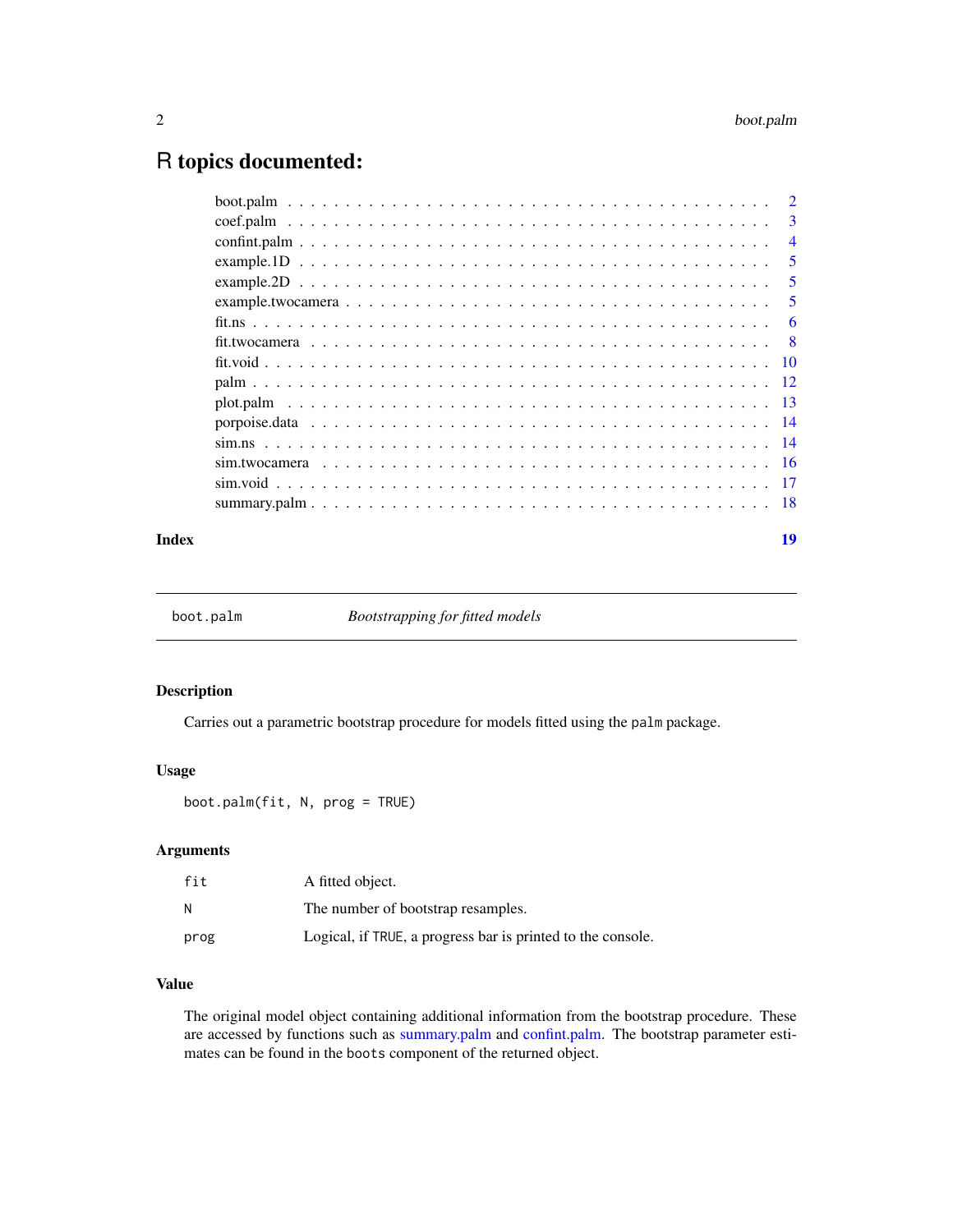#### <span id="page-2-0"></span>coef.palm 3

# Examples

```
## Fit model.
fit \le fit.ns(example.2D, lims = rbind(c(0, 1), c(0, 1)), R = 0.5)
## Carry out bootstrap.
fit <- boot.palm(fit, N = 100)
## Inspect standard errors and confidence intervals.
summary(fit)
confint(fit)
## Estimates are very imprecise---these data were only used as
## they can be fitted and bootstrapped quickly for example purposes.
```
#### <span id="page-2-1"></span>coef.palm *Extract parameter estimates.*

### Description

Extracts estimated parameters from an object returned by the fitting functions in this package, such as [fit.ns,](#page-5-1) [fit.void,](#page-9-1) and [fit.twocamera.](#page-7-1)

### Usage

```
## S3 method for class 'palm'
coef(object, se = FALSE, ...)
## S3 method for class 'palm_twocamerachild'
coef(object, se = FALSE, report.2D = TRUE, ...)
```

| object    | A fitted model object.                                                                             |
|-----------|----------------------------------------------------------------------------------------------------|
| se        | Logical, if TRUE standard errors are presented (if available) instead of parameter<br>estimates.   |
| $\ddotsc$ | Other parameters (for S3 generic compatibility).                                                   |
| report.2D | Logical, for two-camera model fits only. If TRUE, two-dimensional animal den-<br>sity is reported. |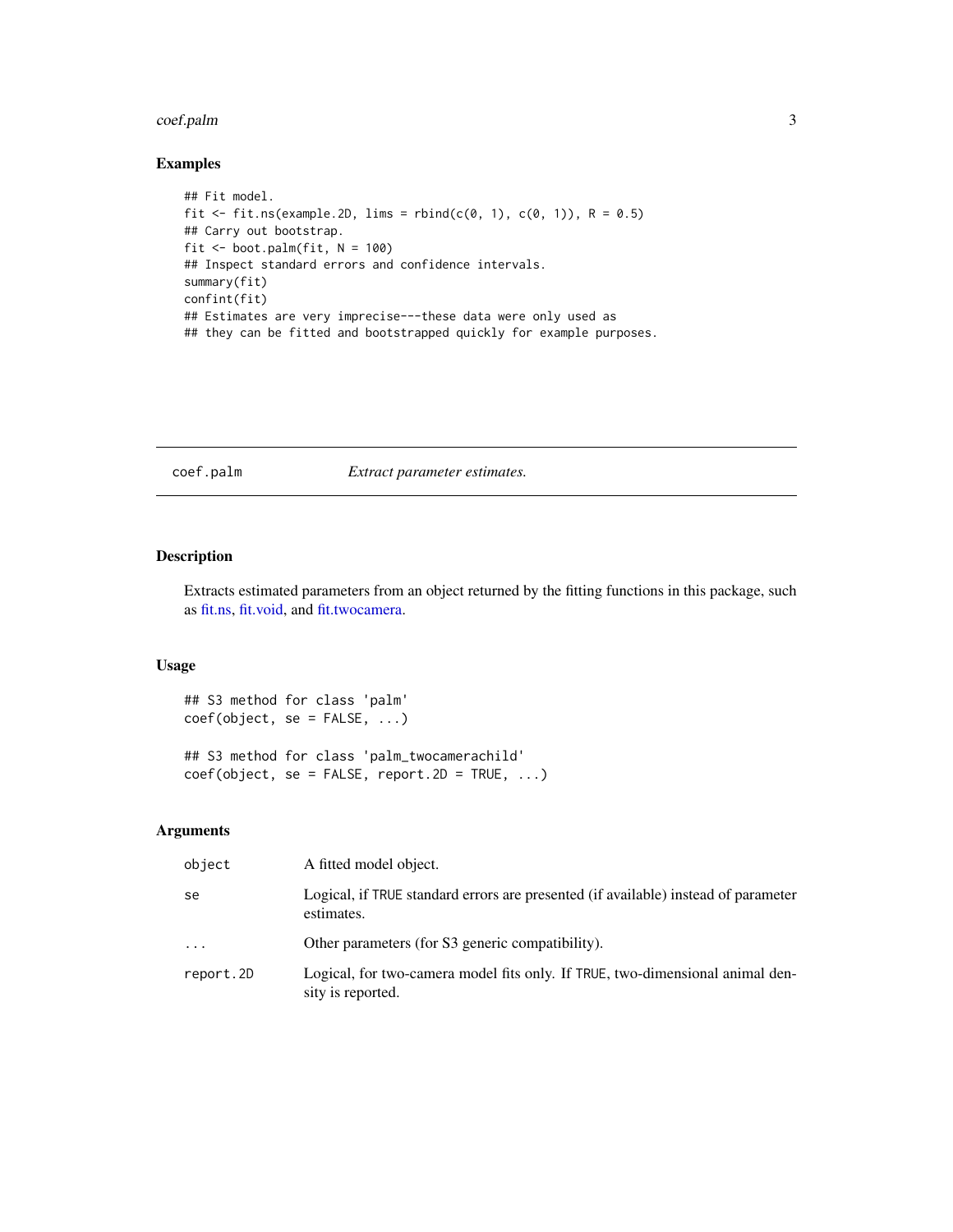Extracts confidence intervals for estimated and derived parameters from a model fitted using [fit.ns,](#page-5-1) [fit.void,](#page-9-1) or [fit.twocamera,](#page-7-1) then bootstrapped using [boot.palm.](#page-1-1)

## Usage

```
## S3 method for class 'palm'
confint(object, parm = NULL, level = 0.95, method = "percentile", ...)
```
# Arguments

| object | A fitted model returned by fit.ns, bootstrapped using boot.                                                                                                                           |
|--------|---------------------------------------------------------------------------------------------------------------------------------------------------------------------------------------|
| parm   | A vector of parameter names, specifying which parameters are to be given con-<br>fidence intervals. Defaults to all parameters.                                                       |
| level  | The confidence level required.                                                                                                                                                        |
| method | A character string specifying the method used to calculate confidence intervals.<br>Choices are "normal", for a normal approximation, and "percentile", for the<br>percentile method. |
| .      | Other parameters (for S3 generic compatibility).                                                                                                                                      |
|        |                                                                                                                                                                                       |

# Details

Bootstrap parameter estimates can be found in the boots component of the model object, so alternative confidence interval methods can be calculated by hand.

#### Examples

```
## Fitting model.
fit \le fit.ns(example.2D, lims = rbind(c(0, 1), c(0, 1)), R = 0.5)
## Carrying out bootstrap.
fit \le boot.palm(fit, N = 100)
## Calculating 95% confidence intervals.
confint(fit)
## Estimates are very imprecise---these data were only used as
## they can be fitted and bootstrapped quickly for example purposes.
```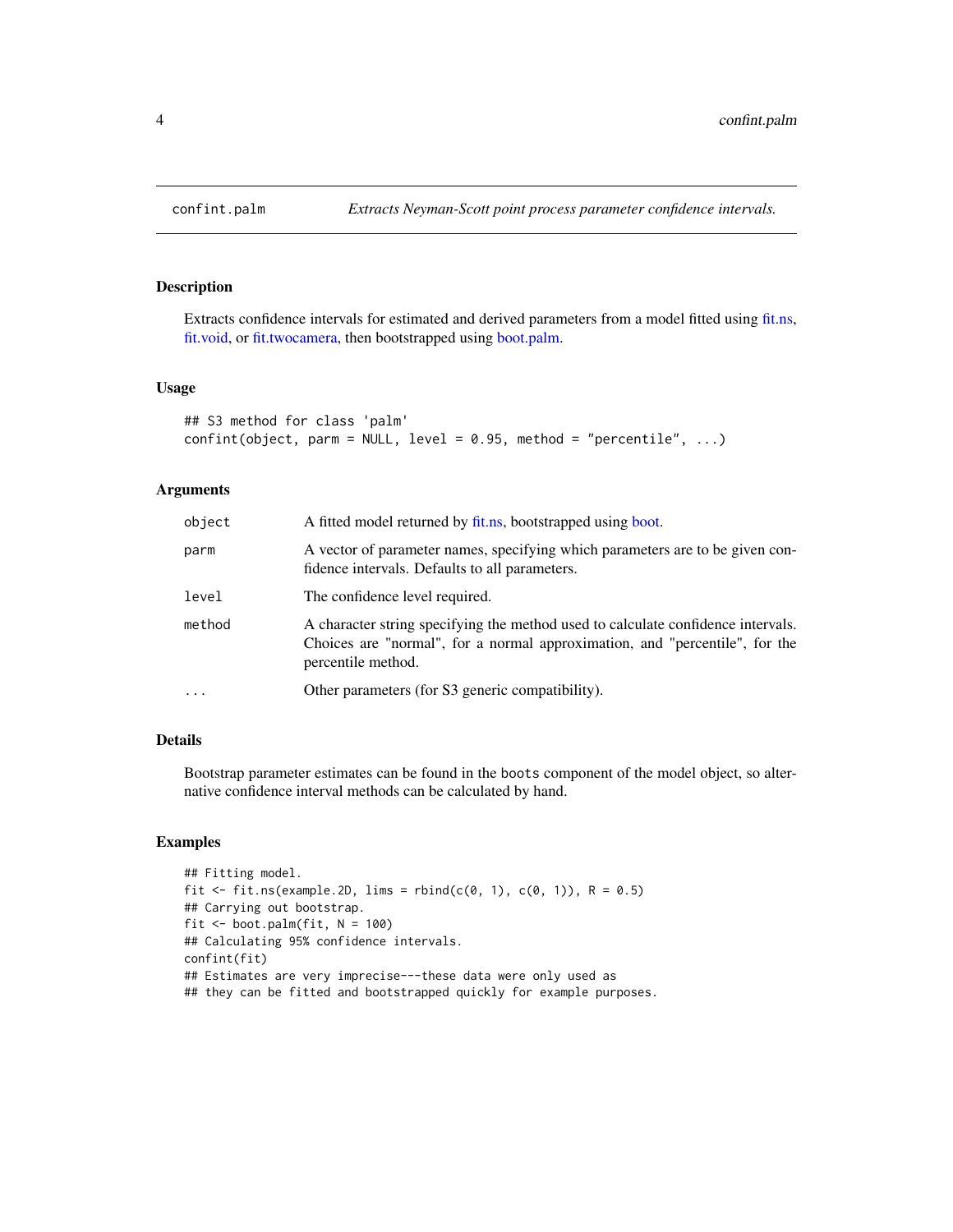<span id="page-4-0"></span>

Simulated data from a Neyman-Scott point process, with children points generated in the interval [0, 1]. The number of children spawned by each parent is from a Binomial(4, 0.5) distribution.

#### Usage

example.1D

#### Format

A matrix.

example.2D *2-dimensional example data*

#### Description

Simulated data from a Neyman-Scott point process, with children points generated on the unit square. The number of children spawned by each parent is from a Binomial(2, 0.5) distribution.

#### Usage

example.2D

# Format

A matrix.

example.twocamera *Two-camera example data.*

#### Description

Simulated data from a two-camera aerial survey.

#### Usage

example.twocamera

#### Format

A list.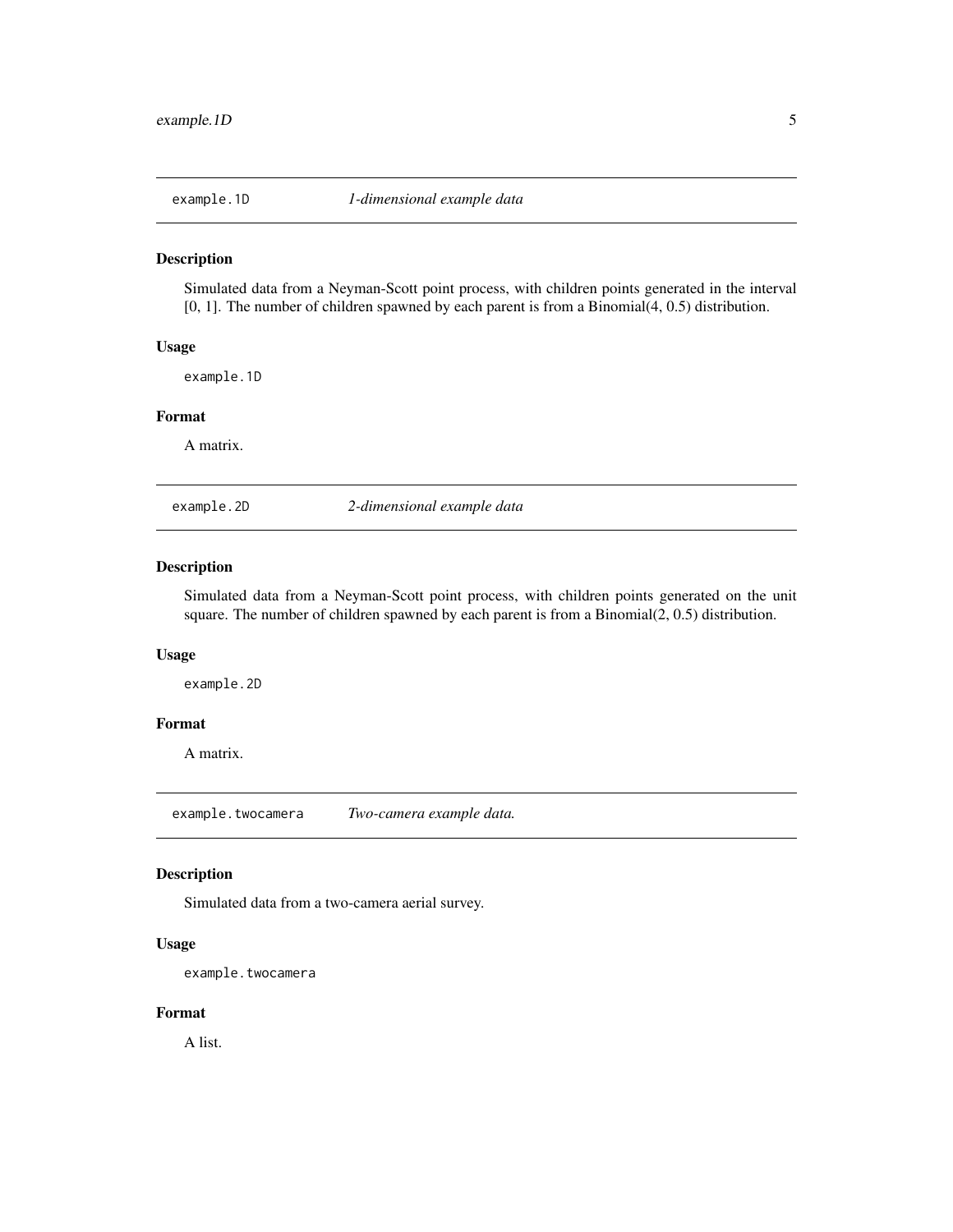<span id="page-5-1"></span><span id="page-5-0"></span>Estimates parameters for a Neyman-Scott point process by maximising the Palm likelihood. This approach was first proposed by Tanaka et al. (2008) for two-dimensional Thomas processes. Further generalisations were made by Stevenson, Borchers, and Fewster (in press) and Jones-Todd et al. (2019).

# Usage

```
fit.ns(
 points,
  lims,
  R,
  disp = "gaussian",
  child.dist = "pois",
  child.info = NULL,
  sibling.list = NULL,
  edge.correction = "pbc",
  start = NULL,
  bounds = NULL,
  use.bobyqa = FALSE,
  trace = FALSE
\mathcal{L}
```

| points     | A matrix or list of matrices containing locations of observed points, where each<br>row corresponds to a point and each column corresponds to a dimension. If a<br>list, then the patterns are assumed to be independent and a single process is fitted<br>to all.                                                                                                                                                                                                   |
|------------|----------------------------------------------------------------------------------------------------------------------------------------------------------------------------------------------------------------------------------------------------------------------------------------------------------------------------------------------------------------------------------------------------------------------------------------------------------------------|
| lims       | A matrix or list of matrices with two columns, corresponding to the upper and<br>lower limits of each dimension, respectively. If a list, then each matrix provides<br>the limits for the corresponding pattern in points.                                                                                                                                                                                                                                           |
| R          | Truncation distance for the difference process.                                                                                                                                                                                                                                                                                                                                                                                                                      |
| disp       | A character string indicating the distribution of children around their parents.<br>Use "gaussian" for multivariate normal dispersion with standard deviation<br>sigma, or "uniform" for uniform dispersion within distance tau of the parent.                                                                                                                                                                                                                       |
| child.dist | The distribution of the number of children generated by a randomly selected<br>parent. For a Poisson distribution, use "pois"; for a binomial distribution, use<br>"binomx", where "x" is replaced by the fixed value of the number of indepen-<br>dent trials (e.g., "binom5" for a Binomial(5, p) distribution, and "binom50" for<br>a Binomial $(50, p)$ distribution); and "twocamera" for a child distribution appro-<br>priate for a two-camera aerial survey. |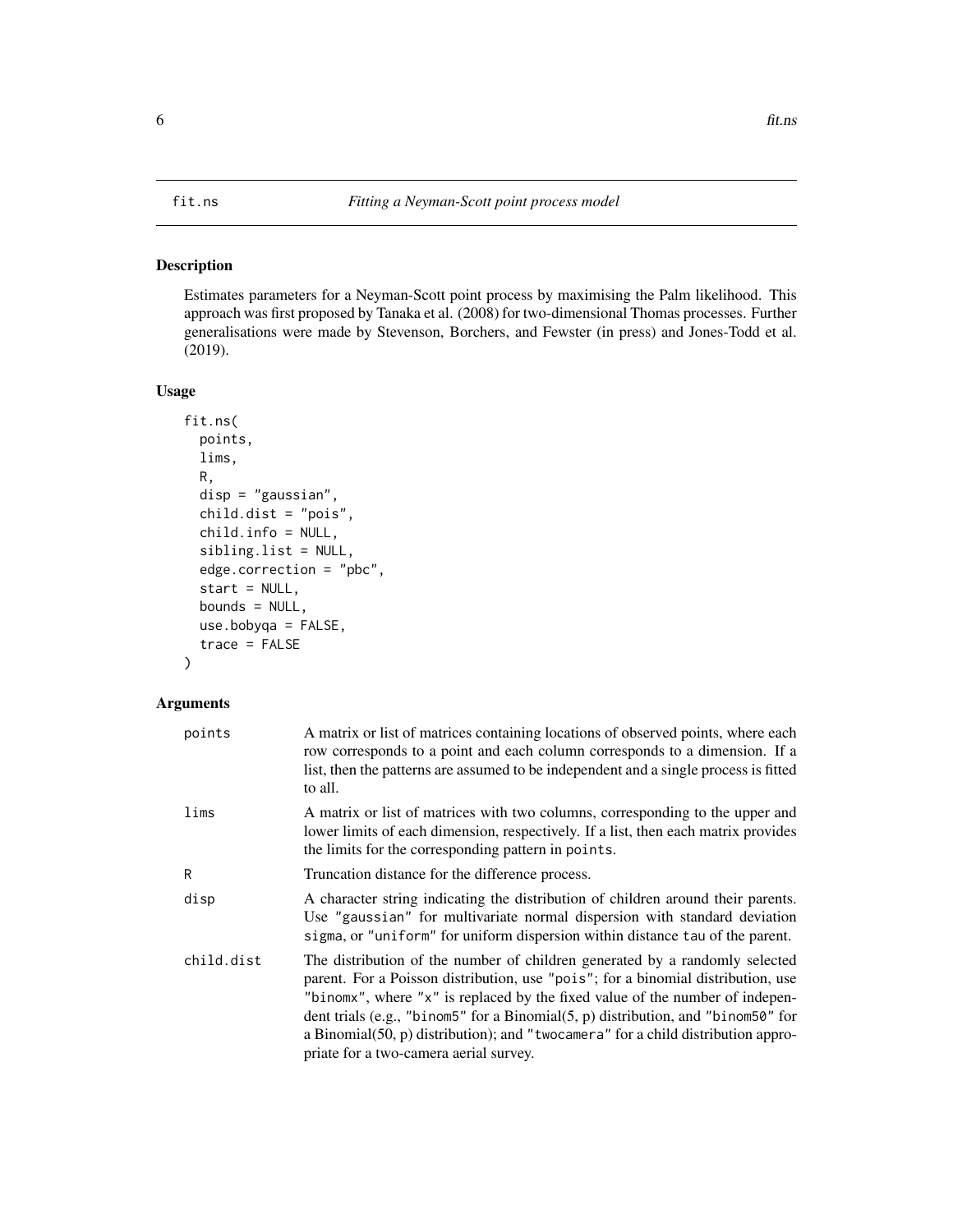<span id="page-6-0"></span>fit.ns 7

| child.info      | A list of further information that is required about the distribution for the number<br>of children generated by parents. See 'Details'.                                                                                                                                                                                                                                                                                                                                                                                                                                                     |
|-----------------|----------------------------------------------------------------------------------------------------------------------------------------------------------------------------------------------------------------------------------------------------------------------------------------------------------------------------------------------------------------------------------------------------------------------------------------------------------------------------------------------------------------------------------------------------------------------------------------------|
| sibling.list    | An optional list that comprises (i) a component named sibling mat, contain-<br>ing a matrix such that the jth entry in the ith row is TRUE if the ith and jth points<br>are known siblings, FALSE if they are known nonsiblings, and NA if their sibling<br>status is not known; (ii) alpha, providing the probability that a sibling is suc-<br>cessfully identified as a sibling; and (iii) beta, providing the probability that a<br>nonsibling is successfully identified as a nonsibling. For multi-pattern fitting,<br>this object must be a list of such lists, one for each pattern. |
| edge.correction |                                                                                                                                                                                                                                                                                                                                                                                                                                                                                                                                                                                              |
|                 | The method used for the correction of edge effects. Either "pbc" for periodic<br>boundary conditions, or "buffer" for a buffer-zone correction.                                                                                                                                                                                                                                                                                                                                                                                                                                              |
| start           | A named vector of starting values for the model parameters.                                                                                                                                                                                                                                                                                                                                                                                                                                                                                                                                  |
| bounds          | A list with named components. Each component should be a vector of length<br>two, giving the upper and lower bounds for the named parameter.                                                                                                                                                                                                                                                                                                                                                                                                                                                 |
| use.bobyga      | Logical; if TRUE the bobyqa function is used for optimisation. Otherwise the<br>nlminb function is used. Note that bobyqa seems to be less stable than nlminb,<br>but does not require calculation of the Palm likelihood's partial derivatives.                                                                                                                                                                                                                                                                                                                                             |
| trace           | Logical; if TRUE, parameter values are printed to the screen for each iteration of<br>the optimisation procedure.                                                                                                                                                                                                                                                                                                                                                                                                                                                                            |
|                 |                                                                                                                                                                                                                                                                                                                                                                                                                                                                                                                                                                                              |

# Details

The parameter D is the density of parent points, which is always estimated. Possible additional parameters are

- lambda, the expected number of children generated per parent (when child.dist = "pois").
- p, the proportion of the x possible children that are generated (when child.dist = "binomx").
- kappa, the average length of the surface phase of a diving cetacean (when child.dist = "twocamera"; see Stevenson, Borchers, and Fewster, 2019).
- sigma, the standard deviation of dispersion along each dimension (when disp = "gaussian").
- tau, the maximum distance a child can be from its parent (when disp = "uniform").

The "child.info" argument is required when child.dist is set to "twocamera". It must be a list that comprises (i) a component named w, providing the halfwidth of the detection zone; (ii) a component named b, providing the halfwidth of the survey area; (iii) a component named l, providing the time lag between cameras (in seconds); and (iv) a component named tau, providing the mean dive-cycle duration. See Stevenson, Borchers, and Fewster (2019) for details.

# Value

An R6 reference class object.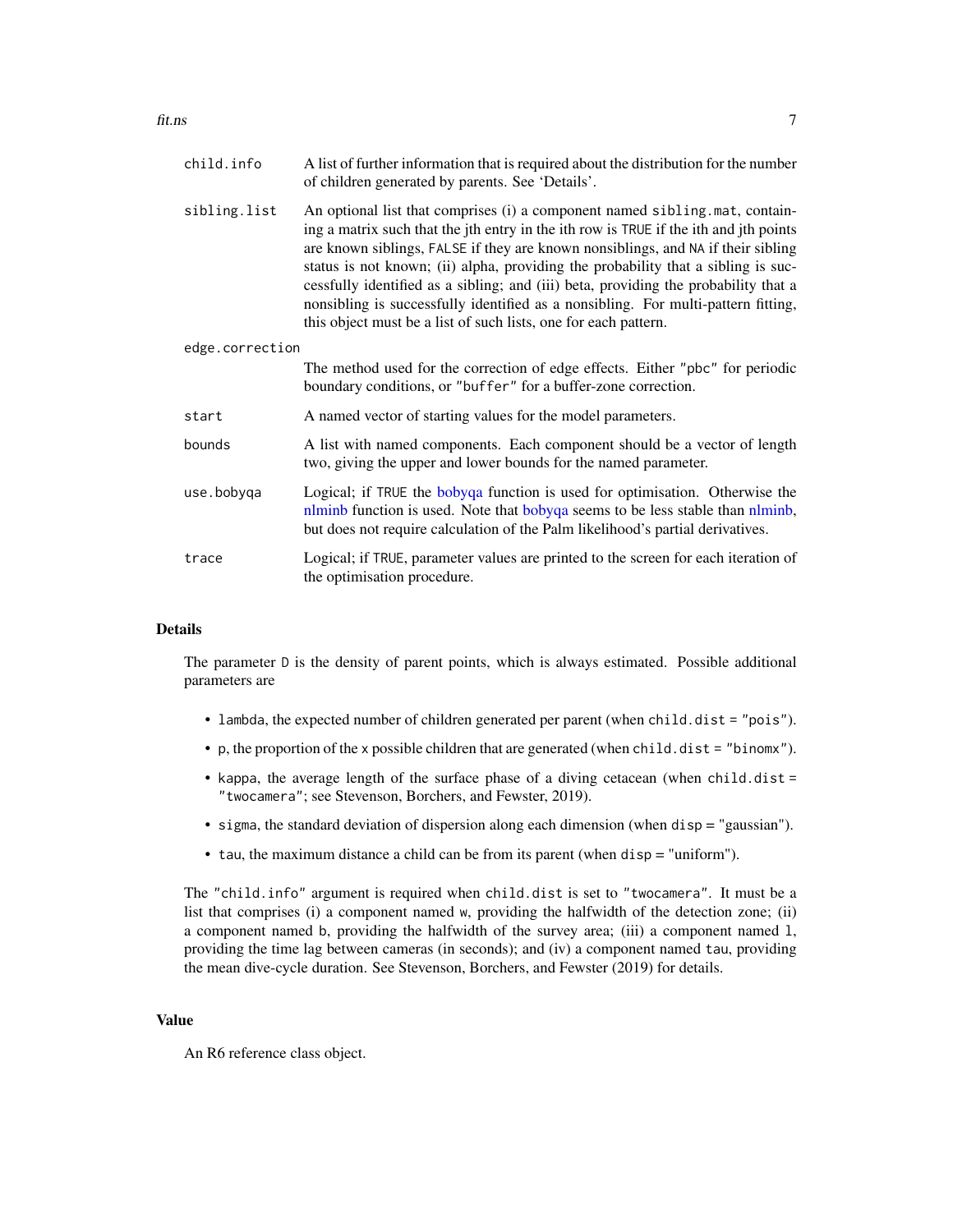#### <span id="page-7-0"></span>References

Jones-Todd, C. M., Caie, P., Illian, J. B., Stevenson, B. C., Savage, A., Harrison, D. J., and Bown, J. L. (in press). Identifying prognostic structural features in tissue sections of colon cancer patients using point pattern analysis. *Statistics in Medicine*.

Stevenson, B. C., Borchers, D. L., and Fewster, R. M. (2019) Cluster capture-recapture to account for identification uncertainty on aerial surveys of animal populations. *Biometrics*.

Tanaka, U., Ogata, Y., and Stoyan, D. (2008) Parameter estimation and model selection for Neyman-Scott point processes. *Biometrical Journal*, 50: 43–57.

#### See Also

Use [coef.palm](#page-2-1) to extract estimated parameters, and [plot.palm](#page-12-1) to plot the estimated Palm intensity function. Use [boot.palm](#page-1-1) to run a parametric bootstrap, allowing calculation of standard errors and confidence intervals.

See [sim.ns](#page-13-1) to simulate from a Neyman-Scott point process.

#### Examples

```
## Fitting model to example data.
fit \le fit.ns(example.2D, lims = rbind(c(0, 1), c(0, 1)), R = 0.5)
## Printing estimates.
coef(fit)
## Plotting the estimated Palm intensity.
plot(fit)
## Not run:
## Simulating data and fitting additional models.
set.seed(1234)
## One-dimensional Thomas process.
data.thomas <- sim.ns(c(D = 10, lambda = 5, sigma = 0.025), lims = rbind(c(0, 1)))## Fitting a model to these data.
fit.thomas <- fit.ns(data.thomas$points, lims = rbind(c(\emptyset, 1)), R = 0.5)
## Three-dimensional Matern process.
data.matern \leq sim.ns(c(D = 10, lambda = 10, tau = 0.1), disp = "uniform",
                      lims = rbind(c(0, 1), c(0, 2), c(0, 3)))## Fitting a model to these data.
fit.matern <- fit.ns(data.matern$points, lims = rbind(c(0, 1), c(0, 2), c(0, 3)),
                     R = 0.5, disp = "uniform")
## End(Not run)
```
<span id="page-7-1"></span>fit.twocamera *Estimation of animal density from two-camera surveys.*

#### **Description**

Estimates animal density (amongst other parameters) from two-camera aerial surveys. This conceptualises sighting locations as a Neyman-Scott point pattern.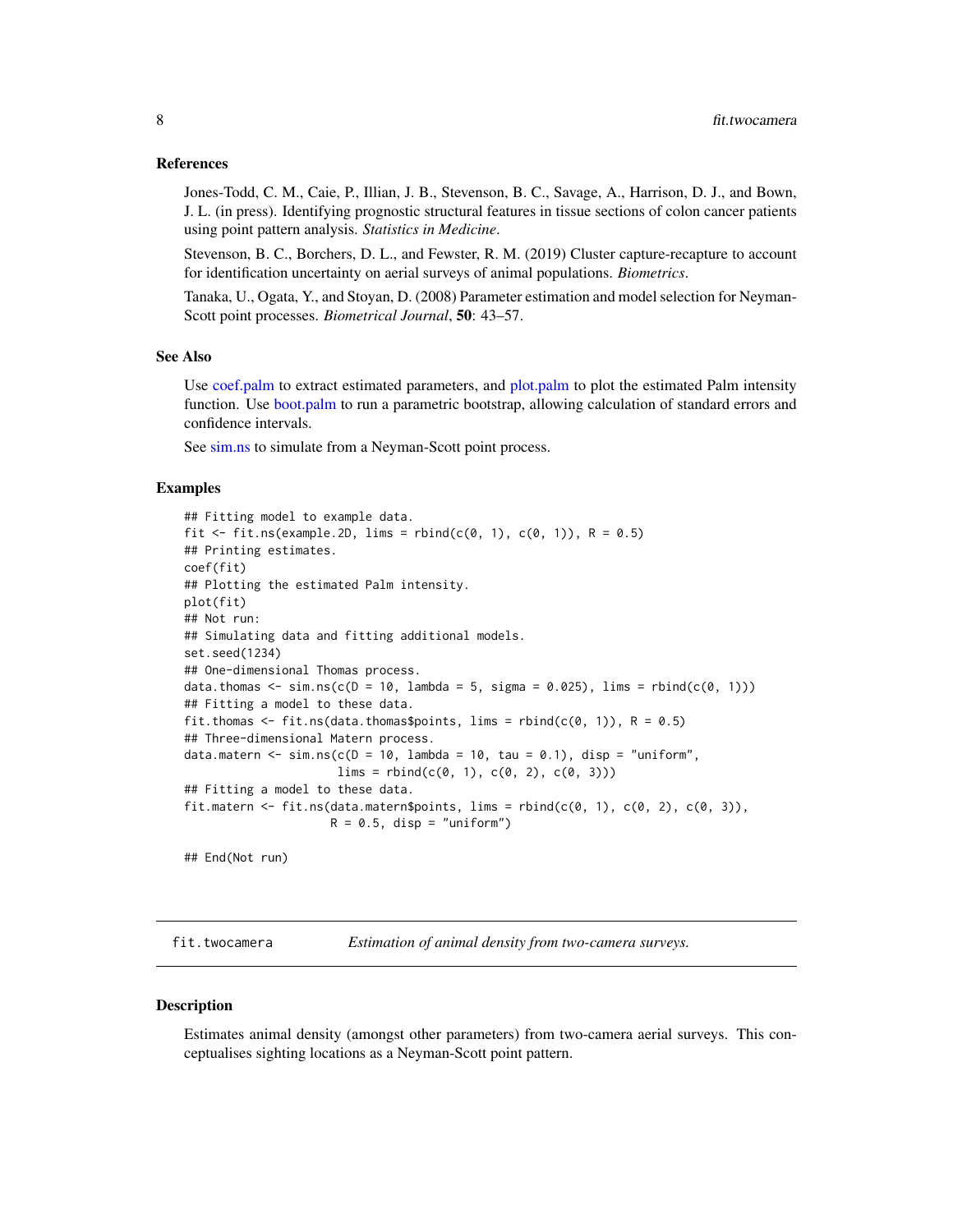# <span id="page-8-0"></span>fit.twocamera 9

# Usage

```
fit.twocamera(
 points,
  cameras = NULL,
 d,
  w,
 b,
  l,
  tau,
 R,
  edge.correction = "pbc",
  start = NULL,
 bounds = NULL,
  trace = FALSE
)
```
# Arguments

| points          | A vector (or single-column matrix) containing the distance along the transect<br>that each detection was made.                                                                                                                                                                             |  |
|-----------------|--------------------------------------------------------------------------------------------------------------------------------------------------------------------------------------------------------------------------------------------------------------------------------------------|--|
| cameras         | An optional vector containing the camera ID (either 1 or 2) that made the corre-<br>sponding detection in points.                                                                                                                                                                          |  |
| d               | The length of the transect flown (in km).                                                                                                                                                                                                                                                  |  |
| W               | The distance from the transect to which detection of individuals on the surface<br>is certain. This is equivalent to the half-width of the detection zone.                                                                                                                                 |  |
| b               | The distance from the transect to the edge of the area of interest. Conceptually,<br>the distance between the transect and the furthest distance a whale could be on<br>the passing of the first camera and plausibly move into the detection zone by the<br>passing of the second camera. |  |
| 1               | The lag between cameras (in seconds).                                                                                                                                                                                                                                                      |  |
| tau             | Mean dive-cycle duration (in seconds).                                                                                                                                                                                                                                                     |  |
| R               | Truncation distance (see fit.ns).                                                                                                                                                                                                                                                          |  |
| edge.correction |                                                                                                                                                                                                                                                                                            |  |
|                 | The method used for the correction of edge effects. Either "pbc" for periodic<br>boundary conditions, or "buffer" for a buffer-zone correction.                                                                                                                                            |  |
| start           | A named vector of starting values for the model parameters.                                                                                                                                                                                                                                |  |
| bounds          | A list with named components. Each component should be a vector of length<br>two, giving the upper and lower bounds for the named parameter.                                                                                                                                               |  |
| trace           | Logical; if TRUE, parameter values are printed to the screen for each iteration of<br>the optimisation procedure.                                                                                                                                                                          |  |

# Details

This function is simply a wrapper for fit.ns, and facilitates the fitting of the model proposed by Stevenson, Borchers, and Fewster (2019). This function presents the parameter D.2D (twodimensional cetacean density in cetaceans per square km) rather than D for enhanced interpretability.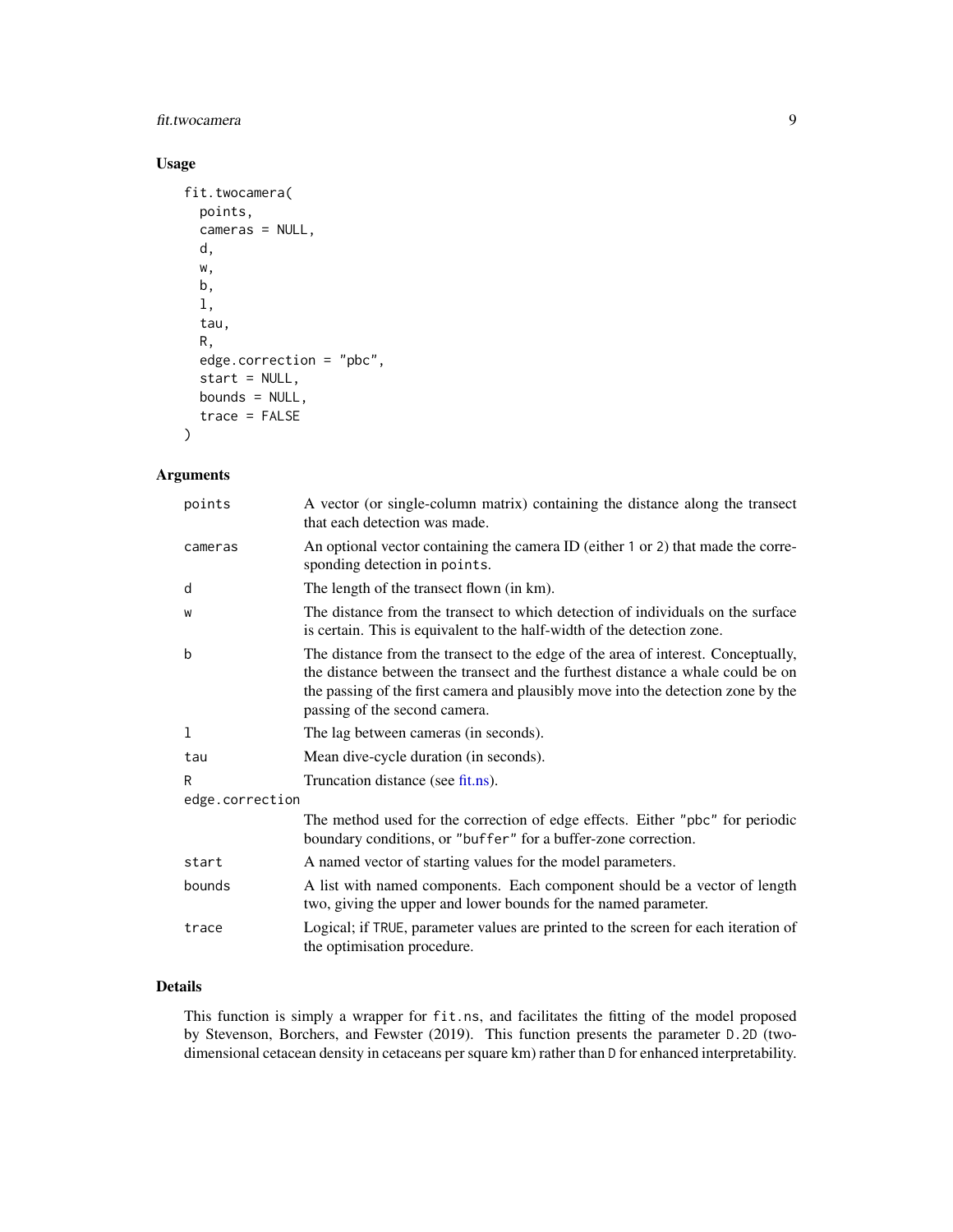<span id="page-9-0"></span>For further details on the cluster capture-recapture estimation approach, see Fewster, Stevenson and Borchers (2016).

#### Value

An R6 reference class object.

#### References

Fewster, R. M., Stevenson, B. C., and Borchers, D. L. (2016) Trace-contrast methods for capturerecapture without capture histories. *Statistical Science*, 31: 245–258.

Stevenson, B. C., Borchers, D. L., and Fewster, R. M. (2019) Cluster capture-recapture to account for identification uncertainty on aerial surveys of animal populations. *Biometrics*.

#### See Also

Use [coef.palm](#page-2-1) to extract estimated parameters, and [plot.palm](#page-12-1) to plot the estimated Palm intensity function. Use [boot.palm](#page-1-1) to run a parametric bootstrap, allowing calculation of standard errors and confidence intervals.

See [sim.twocamera](#page-15-1) to simulate sightings from a two-camera aerial survey.

#### Examples

```
## Fitting model.
fit <- fit.twocamera(points = example.twocamera$points, cameras = example.twocamera$cameras,
                     d = 500, w = 0.175, b = 0.5, 1 = 20, tau = 110, R = 1## Printing estimates.
coef(fit)
## Plotting the estimated Palm intensity.
plot(fit)
```
<span id="page-9-1"></span>fit.void *Fitting a model to a void point process*

#### **Description**

Estimates parameters for a void point process by maximising the Palm likelihood. This approach was first proposed by Tanaka et al. (2008) for two-dimensional Thomas processes. Generalisation to d-dimensional void processes was made by Jones-Todd et al. (in press).

# Usage

```
fit.void(
 points,
  lims,
  R,
  edge.correction = "pbc",
```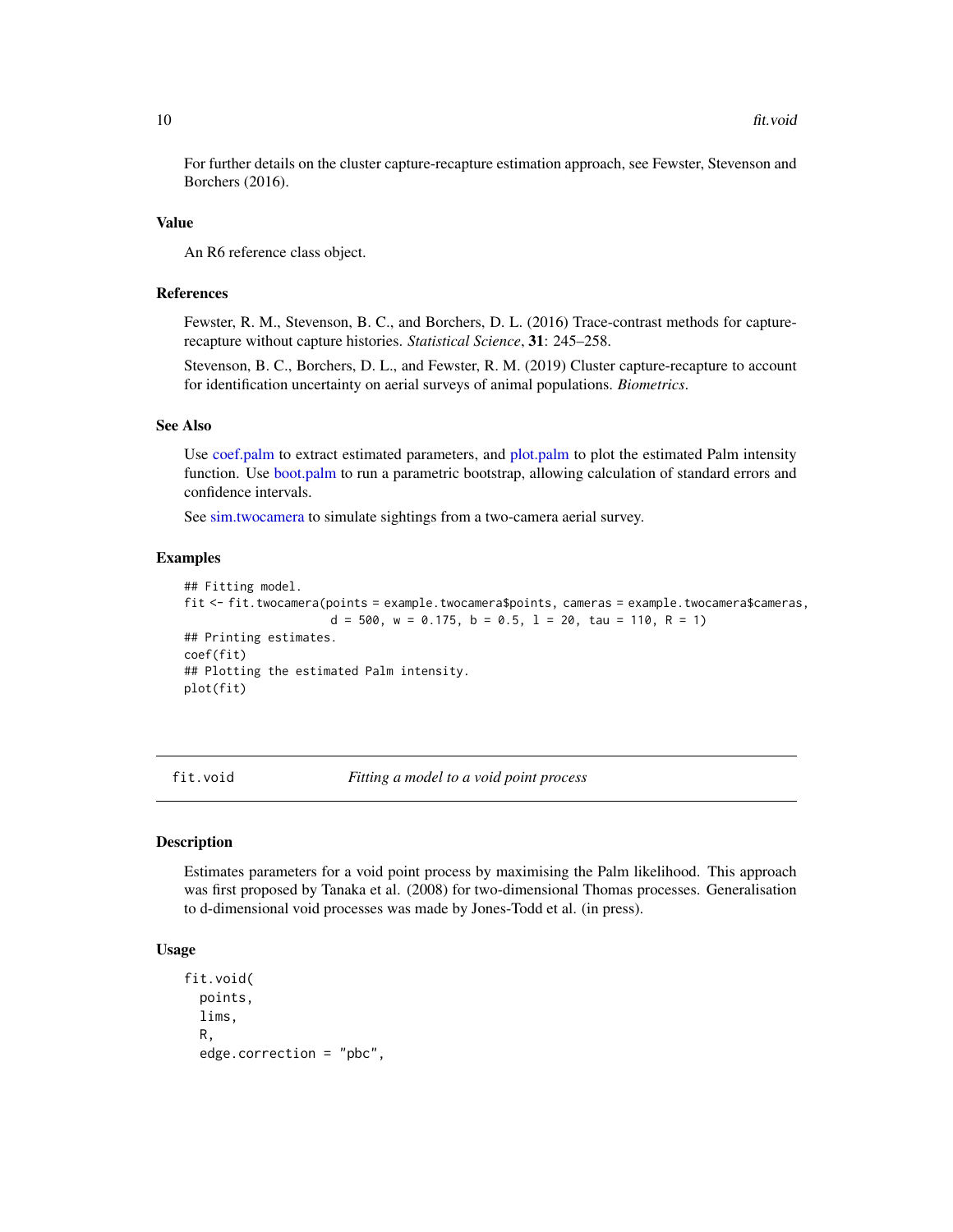#### <span id="page-10-0"></span>fit.void 11

```
start = NULL,
bounds = NULL,
use.bobyqa = FALSE,
trace = FALSE
```
#### Arguments

)

| points          | A matrix or list of matrices containing locations of observed points, where each<br>row corresponds to a point and each column corresponds to a dimension. If a<br>list, then the patterns are assumed to be independent and a single process is fitted<br>to all. |
|-----------------|--------------------------------------------------------------------------------------------------------------------------------------------------------------------------------------------------------------------------------------------------------------------|
| lims            | A matrix or list of matrices with two columns, corresponding to the upper and<br>lower limits of each dimension, respectively. If a list, then each matrix provides<br>the limits for the corresponding pattern in points.                                         |
| R               | Truncation distance for the difference process.                                                                                                                                                                                                                    |
| edge.correction |                                                                                                                                                                                                                                                                    |
|                 | The method used for the correction of edge effects. Either "pbc" for periodic<br>boundary conditions, or "buffer" for a buffer-zone correction.                                                                                                                    |
| start           | A named vector of starting values for the model parameters.                                                                                                                                                                                                        |
| bounds          | A list with named components. Each component should be a vector of length<br>two, giving the upper and lower bounds for the named parameter.                                                                                                                       |
| use.bobyga      | Logical; if TRUE the bobyqa function is used for optimisation. Otherwise the<br>nlminb function is used. Note that bobyqa seems to be less stable than nlminb,<br>but does not require calculation of the Palm likelihood's partial derivatives.                   |
| trace           | Logical; if TRUE, parameter values are printed to the screen for each iteration of<br>the optimisation procedure.                                                                                                                                                  |

# Details

Parameters to estimate are as follows:

- Dc, the baseline density of points prior to the deletion process.
- Dp, the density of unobserved parents that cause voids.
- tau, the radius of the deletion process centred at each parent.

# Value

An R6 reference class object.

#### References

Jones-Todd, C. M., Caie, P., Illian, J. B., Stevenson, B. C., Savage, A., Harrison, D. J., and Bown, J. L. (in press). Identifying prognostic structural features in tissue sections of colon cancer patients using point pattern analysis. *Statistics in Medicine*.

Tanaka, U., Ogata, Y., and Stoyan, D. (2008) Parameter estimation and model selection for Neyman-Scott point processes. *Biometrical Journal*, 50: 43–57.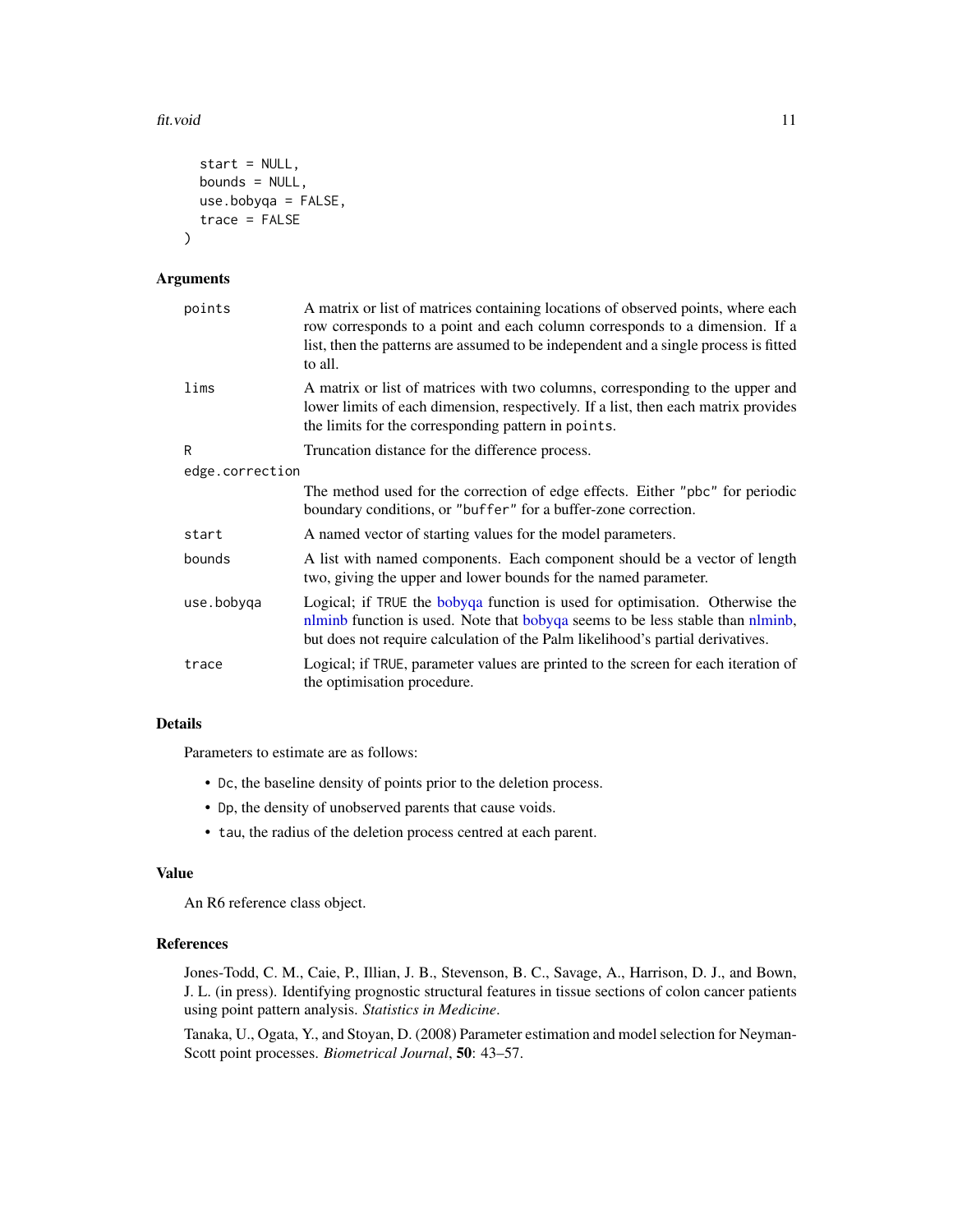#### <span id="page-11-0"></span>See Also

Use [coef.palm](#page-2-1) to extract estimated parameters, and [plot.palm](#page-12-1) to plot the estimated Palm intensity function. Use [boot.palm](#page-1-1) to run a parametric bootstrap, allowing calculation of standard errors and confidence intervals.

See [sim.void](#page-16-1) to simulate from a void process.

#### Examples

```
## Not run:
set.seed(1234)
## Simulating a two-dimensional void process.
void.data <- sim.void(c(Dc = 1000, Dp = 10, tau = 0.05), rbind(c(0, 1), c(0, 1)))
## Fitting model.
fit \le fit.void(void.data$points, rbind(c(0, 1), c(0, 1)), R = 0.5)
## End(Not run)
```
palm *palm: A package to fit point process models via the Palm likelihood*

#### Description

First proposed by Tanaka, Ogata, and Stoyan (2008), maximisation of the Palm likelihood can provide computationally efficient parameter estimation for point process models in situations where the full likelihood is intractable. This package contains functions to fit a variety of point process models, but is chiefly concerned with Neyman-Scott point processes (NSPPs).

#### Details

The development of this package was motivated by the analysis of capture-recapture surveys on which individuals cannot be identified—the data from which can conceptually be seen as a NSPP (Fewster, Stevenson, and Borchers, 2016). As such, some of the functions in this package are specifically for the estimation of cetacean density from two-camera aerial surveys; see Stevenson, Borchers, and Fewster (in press).

This package can also fit void processes, which, along with NSPPs, have been fitted to patterns of colon cancer and stroma cell locations (Jones-Todd et al., in press).

The main functions of this package are summarised below.

#### Model fitting

- The [fit.ns](#page-5-1) function fits NSPPs.
- The [fit.twocamera](#page-7-1) function estimates animal density from two-camera aerial surveys. This model is a NSPP and can be fitted using [fit.ns,](#page-5-1) but it is more straightforward to use [fit.twocamera.](#page-7-1)
- The [fit.void](#page-9-1) function fits void point processes.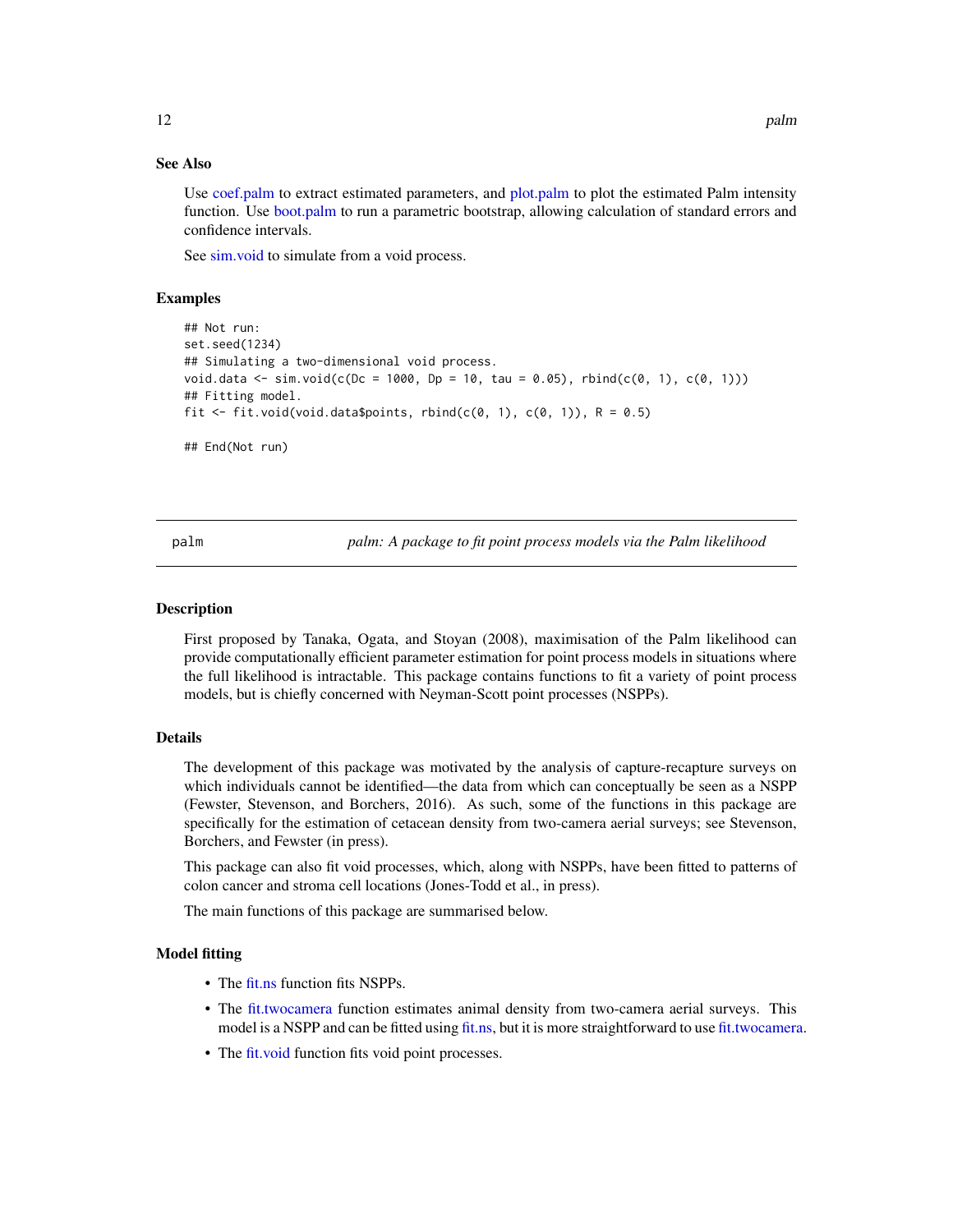#### <span id="page-12-0"></span>plot.palm and the state of the state of the state of the state of the state of the state of the state of the state of the state of the state of the state of the state of the state of the state of the state of the state of

#### Variance estimation

Variance estimation is achieved by parametric bootstrap. The [boot.palm](#page-1-1) function carries out this procedure from an object generated by one of the fitting functions, above. Confidence intervals and standard errors can be calculated from an object returned by [boot.palm](#page-1-1) using [confint.palm](#page-3-1) and [coef.palm,](#page-2-1) respectively.

#### Data simulation

- The [sim.ns](#page-13-1) function simulates data from NSPPs.
- The [sim.twocamera](#page-15-1) function simulates detection data from two-camera aerial surveys.
- The [sim.void](#page-16-1) function simulates data from void point processes.

#### References

Fewster, R. M., Stevenson, B. C., and Borchers, D. L. (2016) Trace-contrast methods for capturerecapture without capture histories. *Statistical Science*, 31: 245–258.

Jones-Todd, C. M., Caie, P., Illian, J. B., Stevenson, B. C., Savage, A., Harrison, D. J., and Bown, J. L. (2019). Identifying prognostic structural features in tissue sections of colon cancer patients using point pattern analysis. *Statistics in Medicine*, 38: 1421–1441.

Stevenson, B. C., Borchers, D. L., and Fewster, R. M. (2019) Cluster capture-recapture to account for identification uncertainty on aerial surveys of animal populations. *Biometrics*, 75: 326–336.

Tanaka, U., Ogata, Y., and Stoyan, D. (2008) Parameter estimation and model selection for Neyman-Scott point processes. *Biometrical Journal*, 50: 43–57.

<span id="page-12-1"></span>

| plot.palm |  | Plotting an estimated Palm intensity function. |
|-----------|--|------------------------------------------------|
|           |  |                                                |

#### Description

Plots a fitted Palm intensity function from an object returned by [fit.ns.](#page-5-1)

#### Usage

```
## S3 method for class 'palm'
plot(x, xlim = NULL, ylim = NULL, showempirical = TRUE, breaks = 50, ...)
```

| x        | A fitted model from fit.ns.                                                    |
|----------|--------------------------------------------------------------------------------|
| xlim     | Numeric vector giving the x-coordinate range.                                  |
| vlim     | Numeric vector giving the y-coordinate range.                                  |
|          | show, empirical Logical, if TRUE the empirical Palm intensity is also plotted. |
| breaks   | The number of breakpoints between cells for the empirical Palm intensity.      |
| $\cdots$ | Other parameters (for S3 generic compatibility).                               |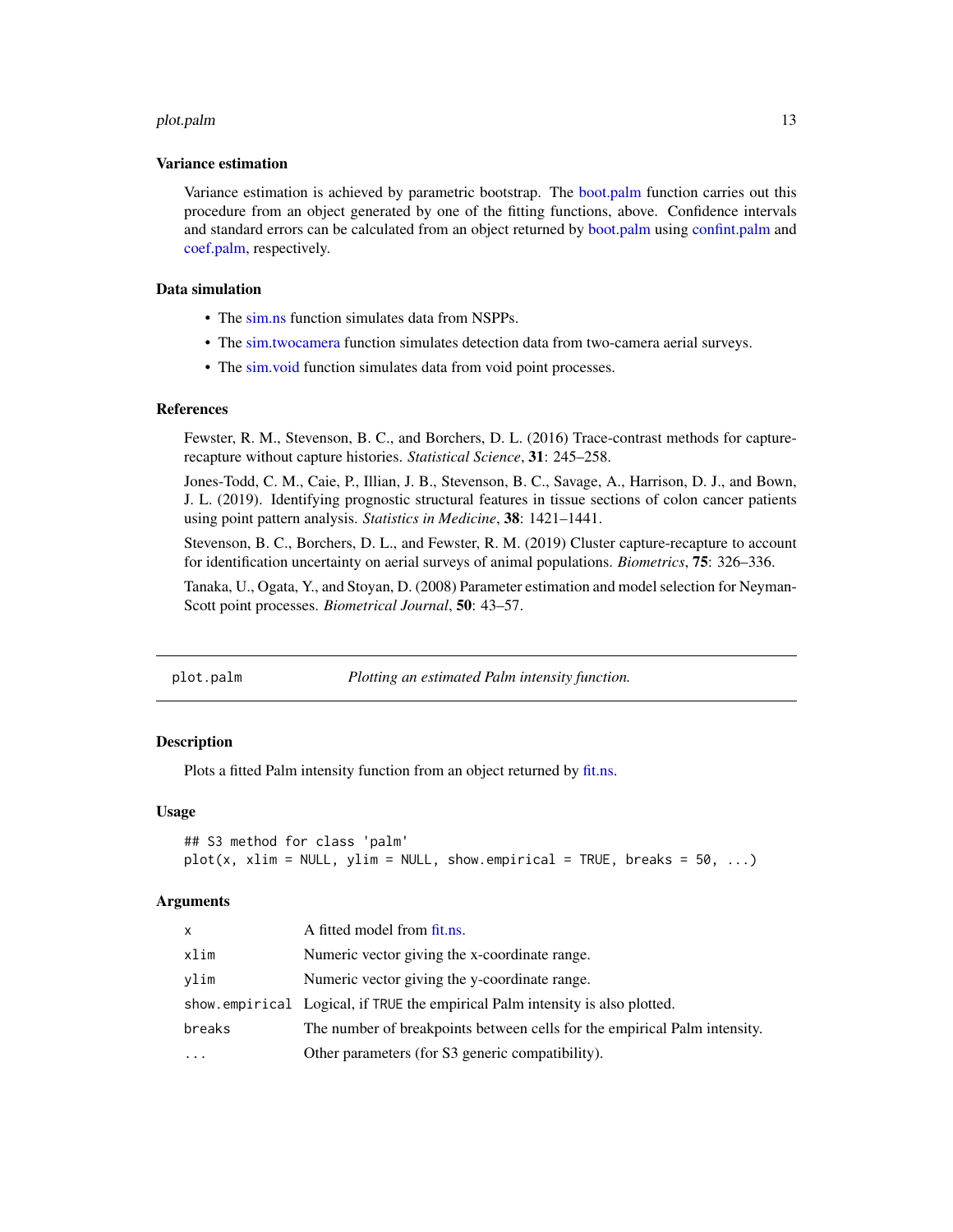# Examples

```
## Fit model.
fit \le fit.ns(example.2D, lims = rbind(c(0, 1), c(0, 1)), R = 0.5)
## Plot fitted Palm intensity.
plot(fit)
```
porpoise.data *Two-camera porpoise data.*

# Description

Synthetic data constructed from circle-back aerial survey data; see Stevenson, Borchers, and Fewster (in press).

#### Usage

porpoise.data

#### Format

A list.

# References

Stevenson, B. C., Borchers, D. L., and Fewster, R. M. (in press) Cluster capture-recapture to account for identification uncertainty on aerial surveys of animal populations. *Biometrics*.

<span id="page-13-1"></span>sim.ns *Simulating points from a Neyman-Scott point process*

# Description

Generates points from a Neyman-Scott point process using parameters provided by the user.

### Usage

```
sim.ns(
 pars,
  lims,
 disp = "gaussian",
 child.dist = "pois",
 parents = NULL,
  child.info = NULL
)
```
<span id="page-13-0"></span>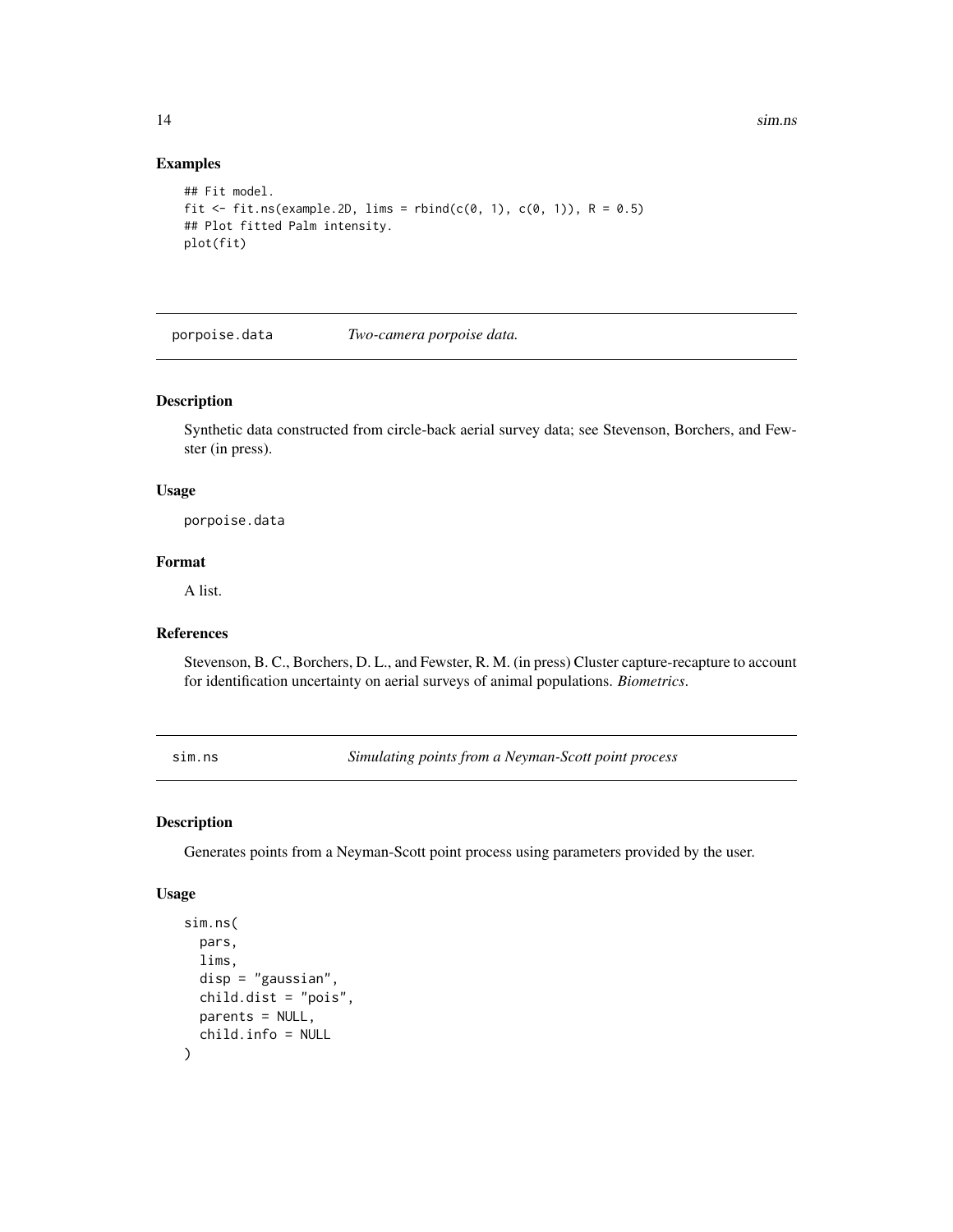#### <span id="page-14-0"></span>sim.ns and the state of the state of the state of the state of the state of the state of the state of the state of the state of the state of the state of the state of the state of the state of the state of the state of the

#### Arguments

| pars       | A named vector containing the values of the parameters of the process that gen-<br>erates the points.                                                                                                                                                                                                                                                                                                                                                                |
|------------|----------------------------------------------------------------------------------------------------------------------------------------------------------------------------------------------------------------------------------------------------------------------------------------------------------------------------------------------------------------------------------------------------------------------------------------------------------------------|
| lims       | A matrix or list of matrices with two columns, corresponding to the upper and<br>lower limits of each dimension, respectively. If a list, then each matrix provides<br>the limits for the corresponding pattern in points.                                                                                                                                                                                                                                           |
| disp       | A character string indicating the distribution of children around their parents.<br>Use "gaussian" for multivariate normal dispersion with standard deviation<br>sigma, or "uniform" for uniform dispersion within distance tau of the parent.                                                                                                                                                                                                                       |
| child.dist | The distribution of the number of children generated by a randomly selected<br>parent. For a Poisson distribution, use "pois"; for a binomial distribution, use<br>"binomx", where "x" is replaced by the fixed value of the number of indepen-<br>dent trials (e.g., "binom5" for a Binomial(5, p) distribution, and "binom50" for<br>a Binomial $(50, p)$ distribution); and "twocamera" for a child distribution appro-<br>priate for a two-camera aerial survey. |
| parents    | An optional matrix containing locations of parents. If this is provided, then the<br>parameter D is not required in pars. If this is not provided, then parents are<br>generated from a homogeneous Poisson point process with intensity D.                                                                                                                                                                                                                          |
| child.info | A list of further information that is required about the distribution for the number<br>of children generated by parents. See 'Details'.                                                                                                                                                                                                                                                                                                                             |

#### Details

For a list of possible parameter names, see [fit.ns.](#page-5-1)

The "child.info" argument is required when child.dist is set to "twocamera". It must be a list that comprises (i) a component named w, providing the halfwidth of the detection zone; (ii) a component named b, providing the halfwidth of the survey area; (iii) a component named l, providing the time lag between cameras (in seconds); and (iv) a component named tau, providing the mean dive-cycle duration. See Stevenson, Borchers, and Fewster (2019) for details.

#### Value

A list. The first component gives the Cartesian coordinates of the generated points. The second component returns the parent locations. A third component may provide sibling information.

#### References

Stevenson, B. C., Borchers, D. L., and Fewster, R. M. (2019) Cluster capture-recapture to account for identification uncertainty on aerial surveys of animal populations. *Biometrics*.

### Examples

```
## Simulating from a one-dimensional Thomas process.
data.thomas <- sim.ns(c(D = 10, lambda = 5, sigma = 0.025), lims = rbind(c(0, 1)))
## Simulating from a three-dimensional Matern process.
data.matern <- sim.ns(c(D = 10, lambda = 10, tau = 0.1), disp = "uniform",
                      lims = rbind(c(0, 1), c(0, 2), c(0, 3)))
```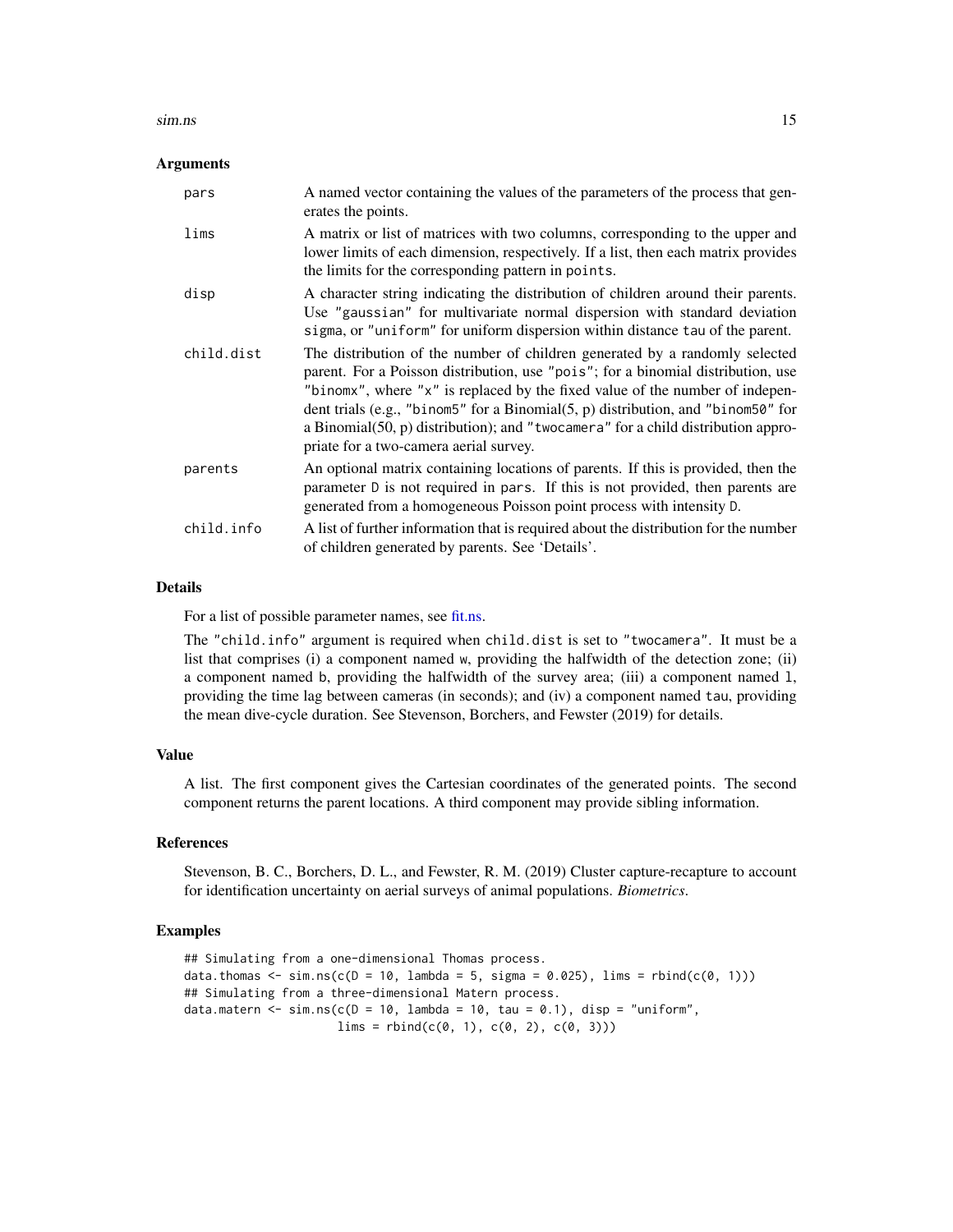<span id="page-15-1"></span><span id="page-15-0"></span>

Simulating data from two-camera aerial surveys.

#### Usage

sim.twocamera(pars, d, w, b, l, tau, parents = NULL)

#### Arguments

| pars    | A vector containing elements named D. 2D, kappa, and sigma, providing values<br>of animal density (animals per square km), average duration of surface phase<br>$(s)$ , and dispersion $(km)$ .                                                                                                                                                              |
|---------|--------------------------------------------------------------------------------------------------------------------------------------------------------------------------------------------------------------------------------------------------------------------------------------------------------------------------------------------------------------|
| d       | The length of the transect flown (in km).                                                                                                                                                                                                                                                                                                                    |
| W       | The distance from the transect to which detection of individuals on the surface<br>is certain. This is equivalent to the half-width of the detection zone.                                                                                                                                                                                                   |
| b       | The distance from the transect to the edge of the area of interest. Conceptually,<br>the distance between the transect and the furthest distance a whale could be on<br>the passing of the first camera and plausibly move into the detection zone by the<br>passing of the second camera.                                                                   |
| 1       | The lag between cameras (in seconds).                                                                                                                                                                                                                                                                                                                        |
| tau     | Mean dive-cycle duration (in seconds).                                                                                                                                                                                                                                                                                                                       |
| parents | An optional vector containing the parent locations for all animals within the<br>area of interest, given in distance along the transect (in km). If this is provided,<br>then the parameter D. 2D is not required in pars. If this is not provided, then<br>parent locations are generated from a homogeneous Poisson point process with<br>intensity D. 2D. |

### Value

A list. The first component gives the distance along the transect of detected individuals. The second gives the parent locations. The third identifies which parent location generated each detected individual. The fourth gives the distance from the transect centre line of the detection location. The fifth provides observed sibling information.

#### Examples

twocamera.data <- sim.twocamera(c( $D.2D = 1.3$ , kappa = 27, sigma = 0.02), d = 500,  $w = 0.175$ ,  $b = 0.5$ ,  $1 = 20$ ,  $tau = 110$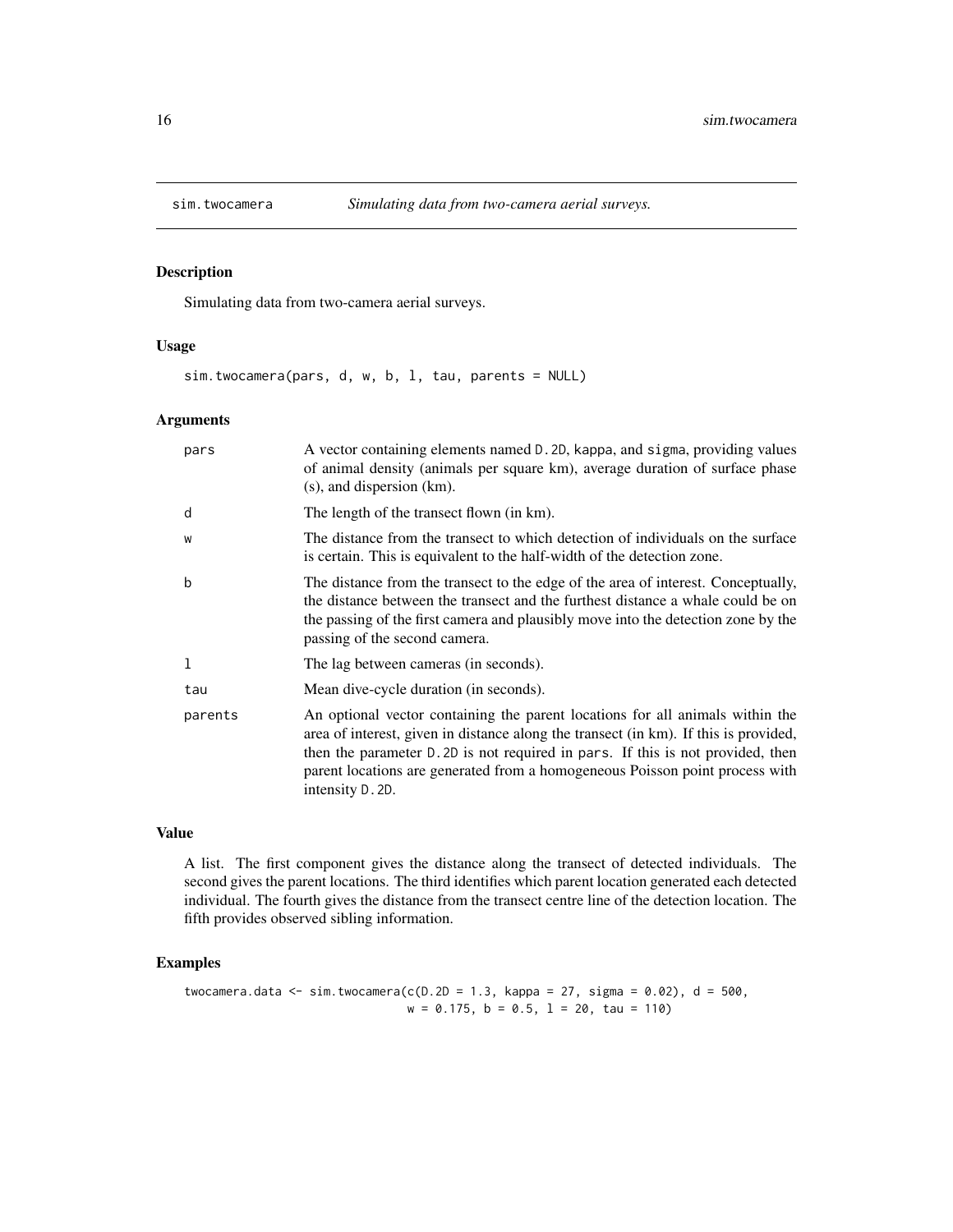<span id="page-16-1"></span><span id="page-16-0"></span>

Generates points from a void point process using parameters provided by the user.

# Usage

sim.void(pars, lims, parents = NULL)

# Arguments

| pars    | A named vector containing the values of the parameters of the process that gen-<br>erates the points.                                                                                                                                        |
|---------|----------------------------------------------------------------------------------------------------------------------------------------------------------------------------------------------------------------------------------------------|
| lims    | A matrix or list of matrices with two columns, corresponding to the upper and<br>lower limits of each dimension, respectively. If a list, then each matrix provides<br>the limits for the corresponding pattern in points.                   |
| parents | An optional matrix containing locations of parents. If this is provided, then the<br>parameter D is not required in pars. If this is not provided, then parents are<br>generated from a homogeneous Poisson point process with intensity Dp. |

#### Details

For a list of possible parameter names, see [fit.ns.](#page-5-1)

#### Value

A list. The first component gives the Cartesian coordinates of the generated points. The second component returns the parent locations.

#### Examples

```
## Two-dimensional void process.
void.data <- sim.void(c(Dc = 1000, Dp = 10, tau = 0.05), rbind(c(0, 1), c(0, 1)))
## Plotting the data.
plot(void.data$points)
points(void.data$parents, pch = 16, col = "red")
```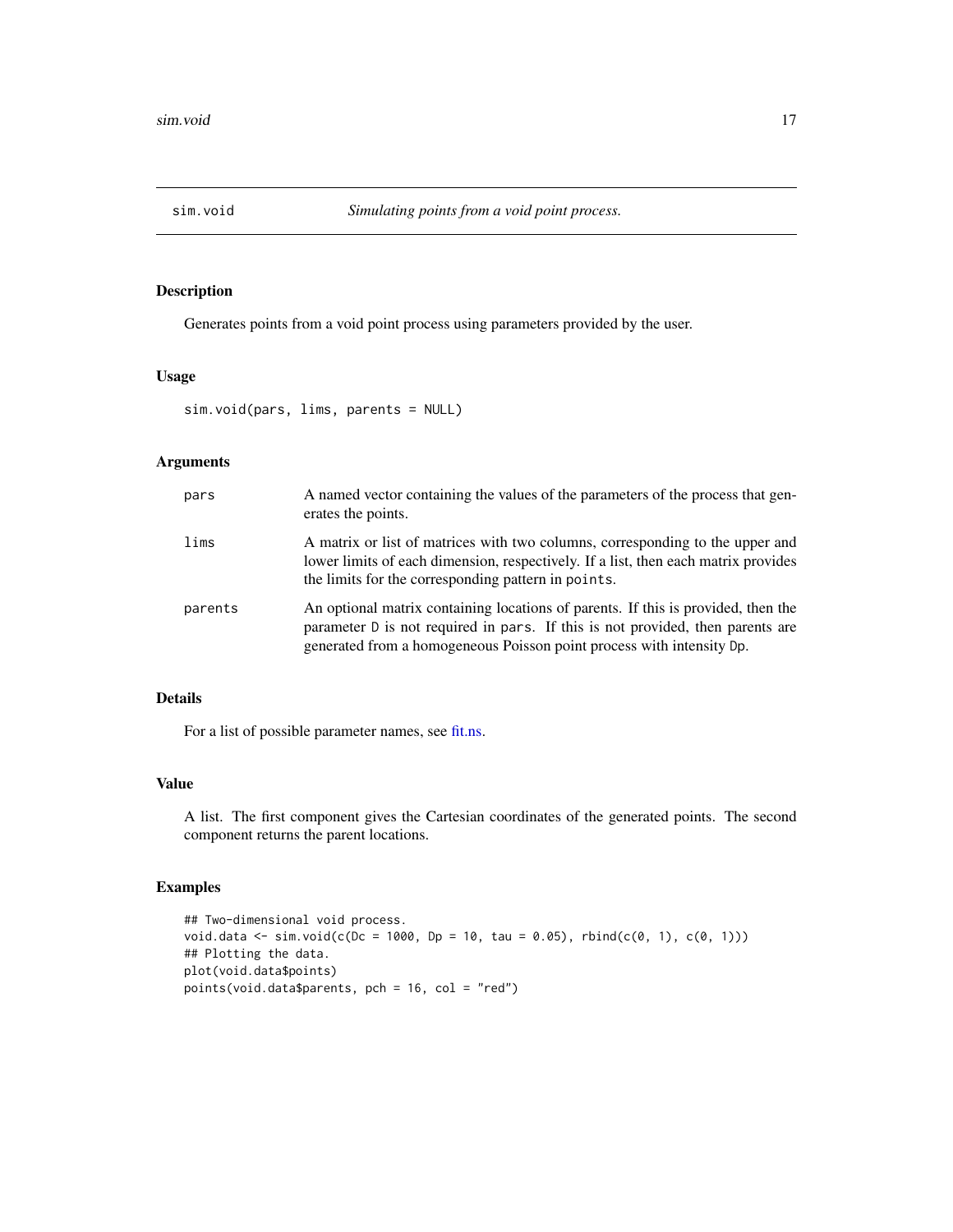<span id="page-17-1"></span><span id="page-17-0"></span>

Provides a useful summary of the model fit.

# Usage

## S3 method for class 'palm' summary(object, ...)

| object  | A fitted model returned by fit.ns.               |
|---------|--------------------------------------------------|
| $\cdot$ | Other parameters (for S3 generic compatibility). |